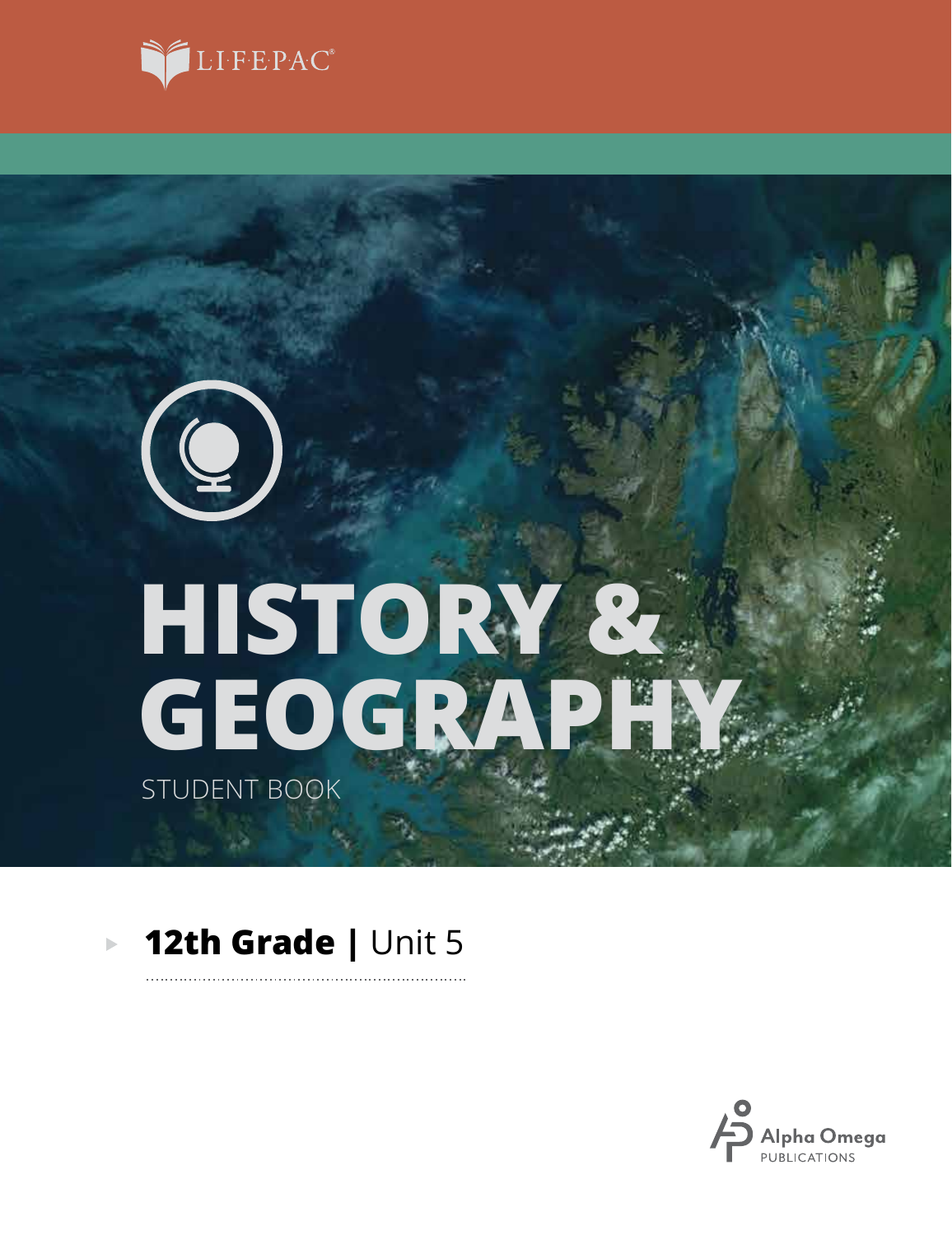# **HISTORY & GEOGRAPHY 1205** THE CHRISTIAN AND HIS GOVERNMENT

### INTRODUCTION **|3**

# **1. GOVERNMENT INVOLVEMENT WITH CHRISTIAN LIFE 5**

THE CHRISTIAN AND AMERICAN GOVERNMENT **|6** DISCRIMINATION AND THE CHRISTIAN **|10** CHRISTIAN ATTITUDES IN AMERICAN SOCIETY **|16** SELF TEST 1 **|20**

## **2. "OPINION AND TRUTH" IN POLITICS 24**

CHRISTIANS AND PUBLIC OPINION POLLS **|25** THE MEDIA AND THE TRUTH **|30** SELF TEST 2 **|35**

### **3. POLITICS AND PROPAGANDA 37**

CAN I GET INVOLVED IN POLITICS? **|38** THE GOOD AND BAD OF PROPAGANDA **|41** SELF TEST 3 **|47** PROJECT: THE CHRISTIAN AND HIS GOVERNMENT **|50**

HORIZA.

**LIFEPAC Test is located in the center of the booklet.** Please remove before starting the unit.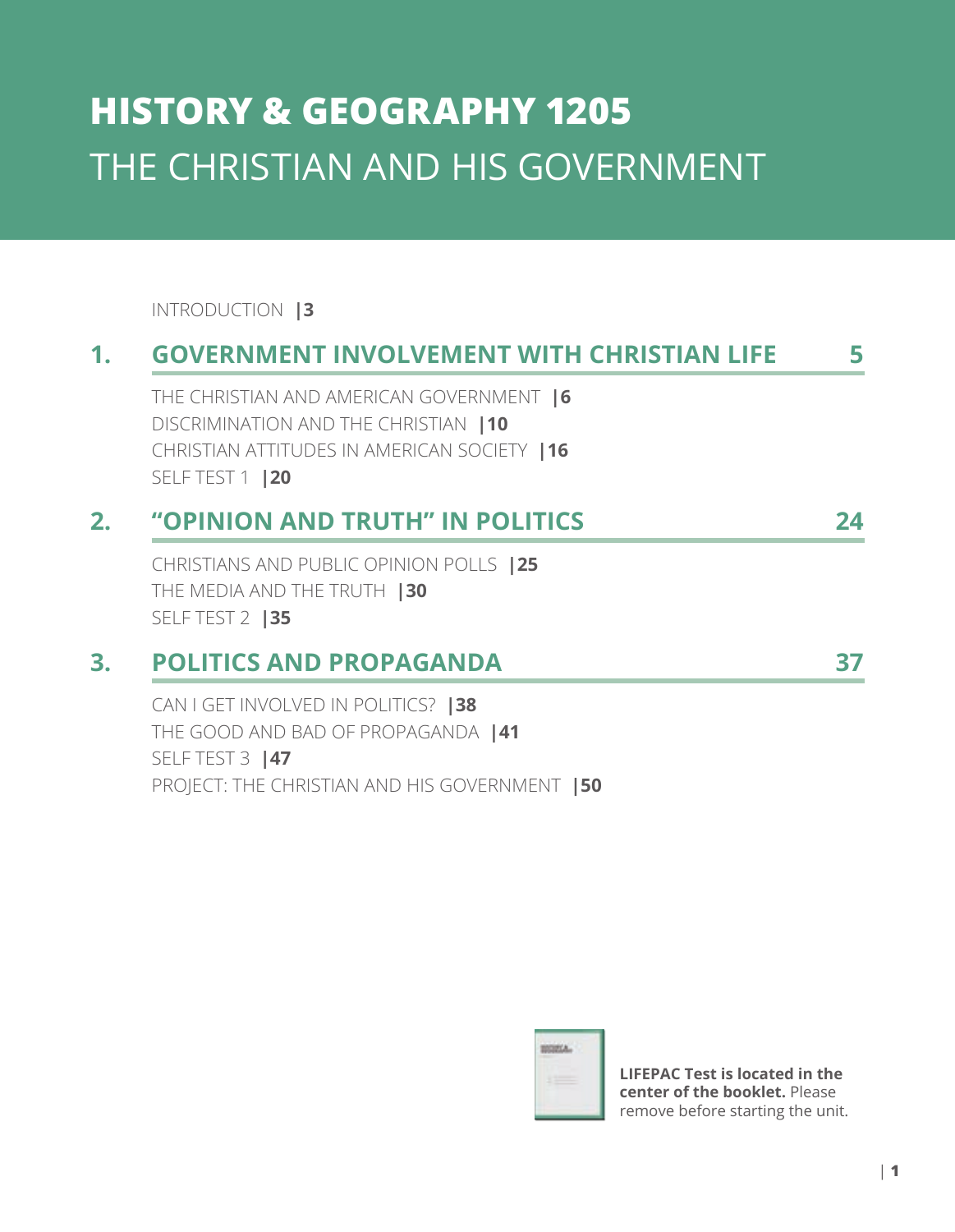**Author:** Brad Zockoll

**Editor:** Brian Ring

**Revision Editor:** Alan Christopherson, M.S.

#### **Media Credits:**

**Page 7:** Harris & Ewing photography firm, United States Library of Congress; **12:** © National Archives and Records Administration; **17:** © Digital Vision, Thinkstock; **27:** © Digital Vision, Photodisc, Thinkstock; **30:** © Medioimages/Photodisc, Photodisc, Thinkstock; **31:** © ivansmuk, iStock, Thinkstock; **39:** © monkeybusinessimages, iStock, Thinkstock.



#### **804 N. 2nd Ave. E. Rock Rapids, IA 51246-1759**

© MM by Alpha Omega Publications, Inc. All rights reserved. LIFEPAC is a registered trademark of Alpha Omega Publications, Inc.

All trademarks and/or service marks referenced in this material are the property of their respective owners. Alpha Omega Publications, Inc. makes no claim of ownership to any trademarks and/or service marks other than their own and their affiliates, and makes no claim of affiliation to any companies whose trademarks may be listed in this material, other than their own.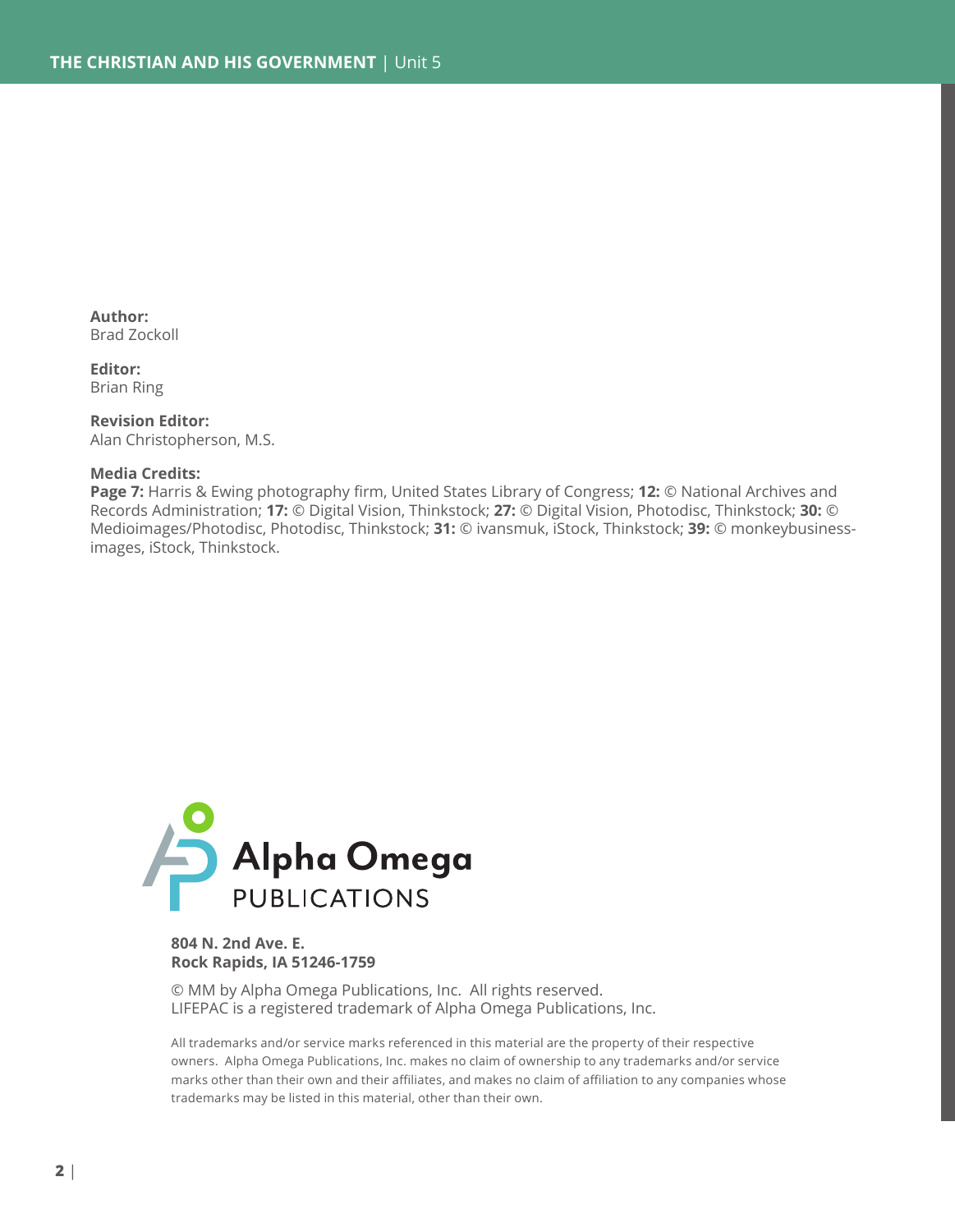# **The Christian and His Government**

# **Introduction**

Each American is responsible to stand up for what is right, whether against a bad law or for a moral cause. Each individual counts. As Everett Hale said, "I am only one, but I am one. I cannot do everything, but I can do something. What I can do, I should do and, with the help of God, I will do!" Each Christian should also do the right thing when it comes to protecting freedoms which enable us to worship the Lord in the way we know is right.

# **Objectives**

**Read these objectives.** The objectives tell you what you will be able to do when you have successfully completed this LIFEPAC®. When you have finished this LIFEPAC, you should be able to:

- **1.** Explain some ways the government works for and against the Christian.
- **2.** Explain the term "discrimination," and how different groups have been and are being affected by it.
- **3.** Explain how Christian attitudes should be in American society.
- **4.** Explain the workings and effects of public opinion polls.
- **5.** Explain the power and influence of the media in regards to the truth.
- **6.** Explain the considerations in getting involved in politics.
- **7.** Explain propaganda and how it is used.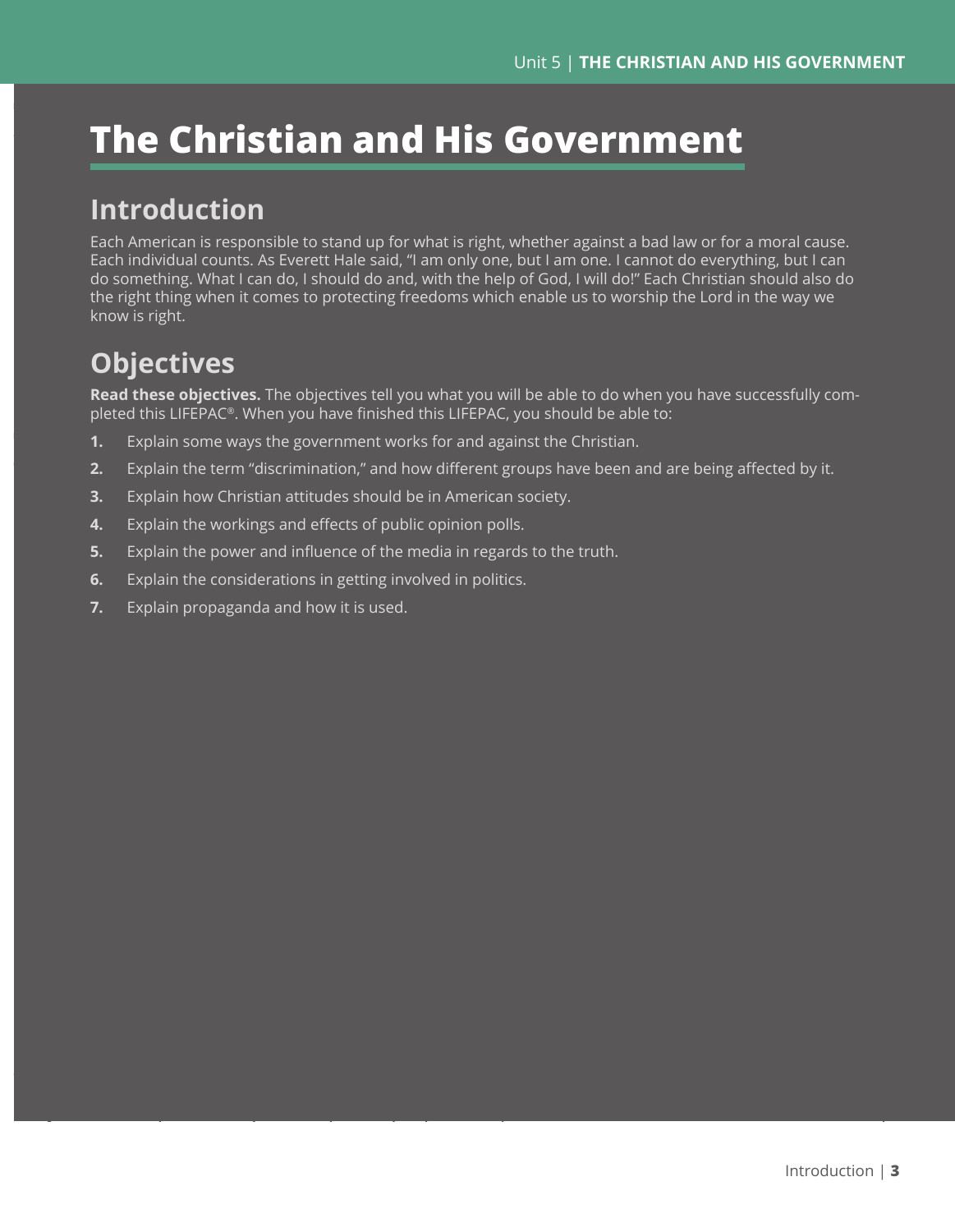Survey the LIFEPAC. Ask yourself some questions about this study and write your questions here.

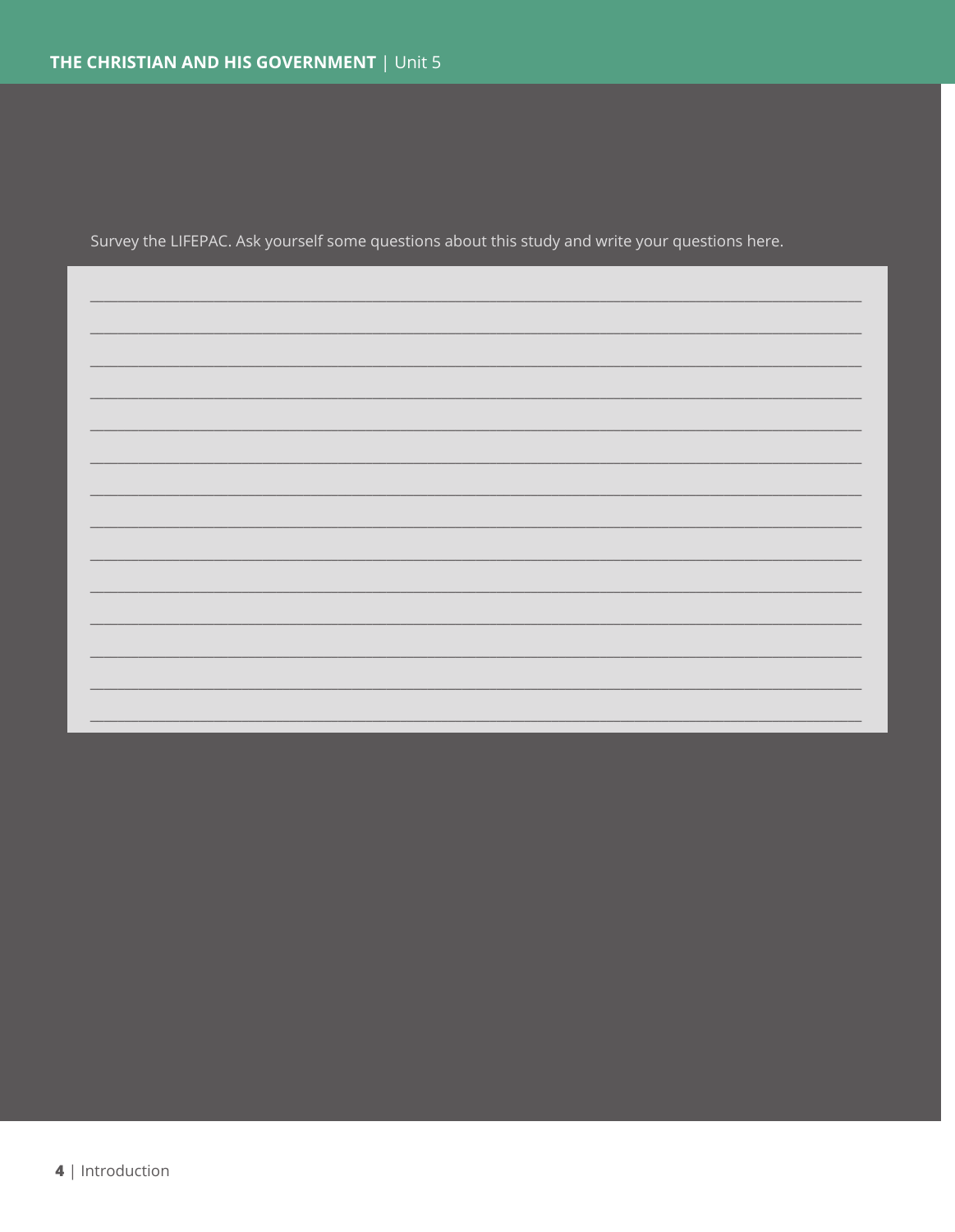# 1. GOVERNMENT INVOLVEMENT WITH CHRISTIAN LIFE

**"The true test of character is not how much we know how to do, but how we behave when we don't know what to do."**

*— John Holt*

### **Section Objectives**

**Review these objectives.** When you have completed this section, you should be able to:

- 1. Explain some ways the government works for and against the Christian.
- 2. Explain the term "discrimination," and how different groups have and are being affected by it.
- 3. Explain how Christian attitudes should be in American society.

### **Vocabulary**

**Study these words to enhance your learning success in this section.**

|                                          | American Civil Liberties Union Non-profit organization works to defend "freedom of expression<br>and equal protection " |
|------------------------------------------|-------------------------------------------------------------------------------------------------------------------------|
|                                          | constitutional rights Freedoms and opportunities granted and given to the citizens of<br>the United States.             |
|                                          | free worship.                                                                                                           |
|                                          |                                                                                                                         |
|                                          | society.                                                                                                                |
|                                          |                                                                                                                         |
| overturnedReversed; changed the outcome. |                                                                                                                         |
|                                          |                                                                                                                         |
|                                          |                                                                                                                         |
|                                          | Protestant Reformation Movement in the 1500s which resulted in "church-schools" and the<br>education of the common man. |
|                                          | something.                                                                                                              |

**Note:** *All vocabulary words in this LIFEPAC appear in* **boldface** *print the first time they are used. If you are not sure of the meaning when you are reading, study the definitions given.*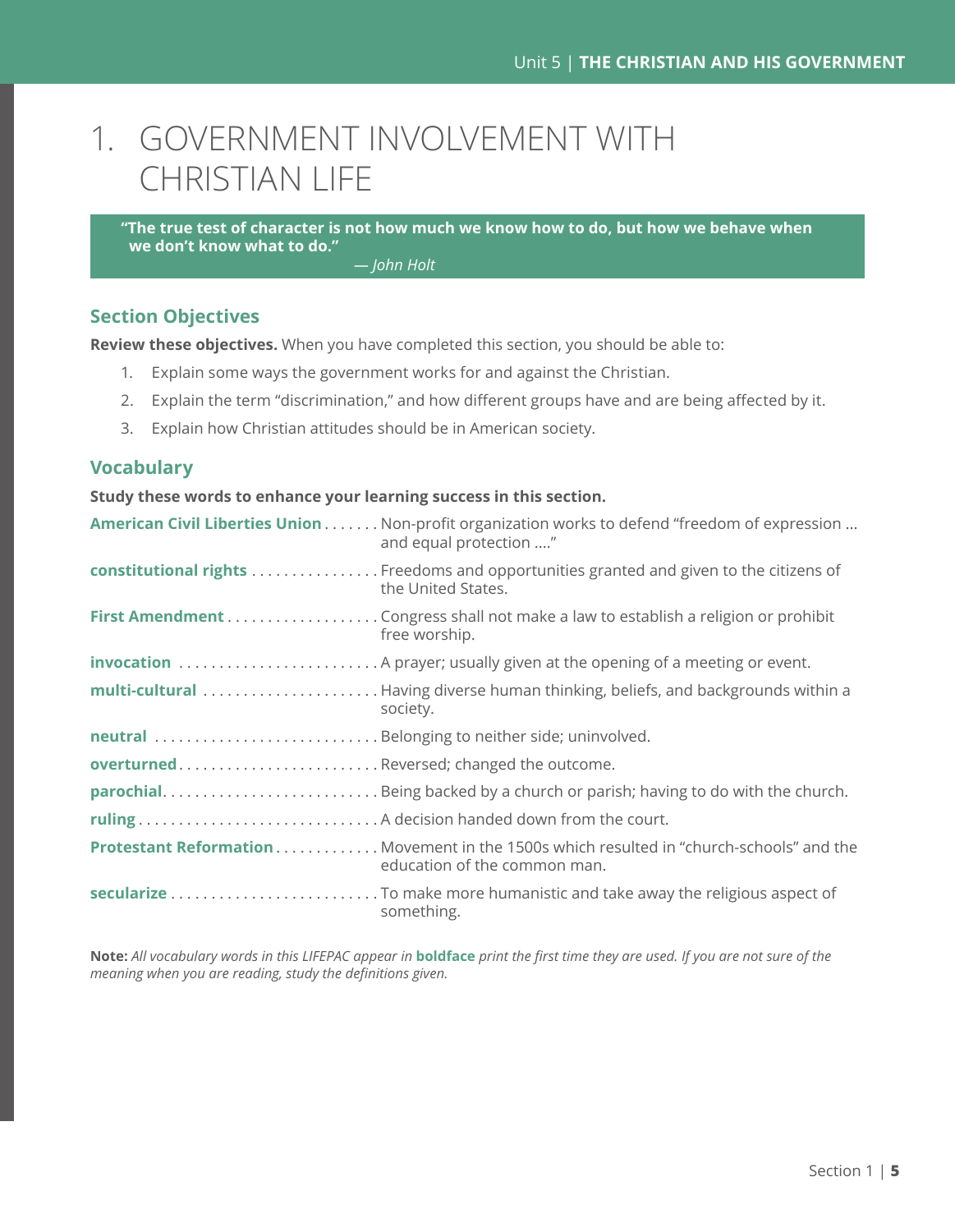### **THE CHRISTIAN AND AMERICAN GOVERNMENT**

The authorities were adamant: there will be no nativity scene at the town hall this Christmas! Practically every year some town in America is involved with a holiday controversy such as this. Though some Christians argue that we are losing our biblical Christian roots, others feel that in all fairness we should respect a "**multi-cultural**" nation whose religions should all be represented. Who is right? We hear of our "**constitutional rights**"—what does that mean to the Christian?

**The First Amendment to the Constitution tells of the government's involvement in religion or lack thereof.** It states, "Congress shall make no law respecting an establishment of religion, or prohibiting the free exercise thereof ...." The third section of Article VI of the original Constitution also provides that "no religious test shall ever be required as a qualification to any office or public trust under the United States." It sounds like Christians have freedom of religion, clear of any problems from the American government. What is "freedom of religion?" Freedom of religion, as defined in the First Amendment, is twofold. First, the government is forbidden to establish a religion, either directly or indirectly. People are referring to this fact when you hear them use the phrase "separation of church and state." Second, the government is forbidden to interfere with or regulate religion.

**The government helps Christians in many ways.** Obviously, there are important ways that the American government involves itself in the Christian's life. As you drive down the interstate highway, you know that the government is responsible for the creation and maintenance of the highway system in our country. As you finish your checkup with the dentist or doctor, you can know that the licensing approval for the professional to start his practice came from governmental authorities. The building code for your home, the mail that comes to your house, and even the amount of gas that goes into your family car are carefully guarded and regulated by the government. These are good and honorable ways that the government is involved in our everyday lives. Christians are thankful for the protection of the police and fire departments that are at the ready to assure our safety every hour of every day.

**When does government involvement become a concern for Christians?** We should be aware that, as Bible-believing Christians, honoring our God is sometimes viewed by others as being in conflict with the American way of life. One of the great issues of Christian beliefs and state involvement came in the mid-1990s in the situation surrounding Alabama Judge Roy Moore and his desire to continue posting a copy of the Ten Commandments in his Etowah County courtroom. A court case arose concerning his Ten Commandments plaques and his insistence in beginning the daily court proceedings with a religious **invocation**. The state supreme court agreed with Judge Roy Moore's beliefs that the display of the Ten Commandments reminds us of the Christian roots which were necessary in the creation of this nation. The high court's **ruling**, much to the surprise of many people, permitted Moore to continue posting the Ten Commandments and opening his court sessions with a prayer.

The Alabama Ten Commandments ruling was bitterly fought by the **American Civil Liberties Union** and the Alabama Freethought Association. Those groups had sued State Chief Justice Perry Hooper to use his authority to order a stop to Judge Moore's courtroom religious displays. The high court, however, did not agree, saying that even though the Chief Justice Hooper is indeed the administrative head of the court system, he does not have the specific authority to stop Judge Moore's courtroom from displaying the Ten Commandments and prayer which opens the court sessions. The ruling **overturned** a previous lower court ruling of 1997 that claimed that Judge Moore's practices were unconstitutional, and said that the Ten Commandments could remain in the courtroom only if other historical documents were added in order to "**secularize**" the display. As a nation whose roots are steeped in Christianity, a serious and severe question arises: does the state have any right to take away the Ten Commandments display, or any other biblical display, for that matter?

**History shows us coordination of church and state.** The **Protestant Reformation**, which occurred in the 1500s in northern Europe, encouraged fresh studies of the Bible and education for all persons rather than a chosen few nobles. Schools, called **parochial** schools, were established in the parishes to teach reading, writing, arithmetic, and religion.

They were taught by the ministers of the churches and were partially supported by state funding. The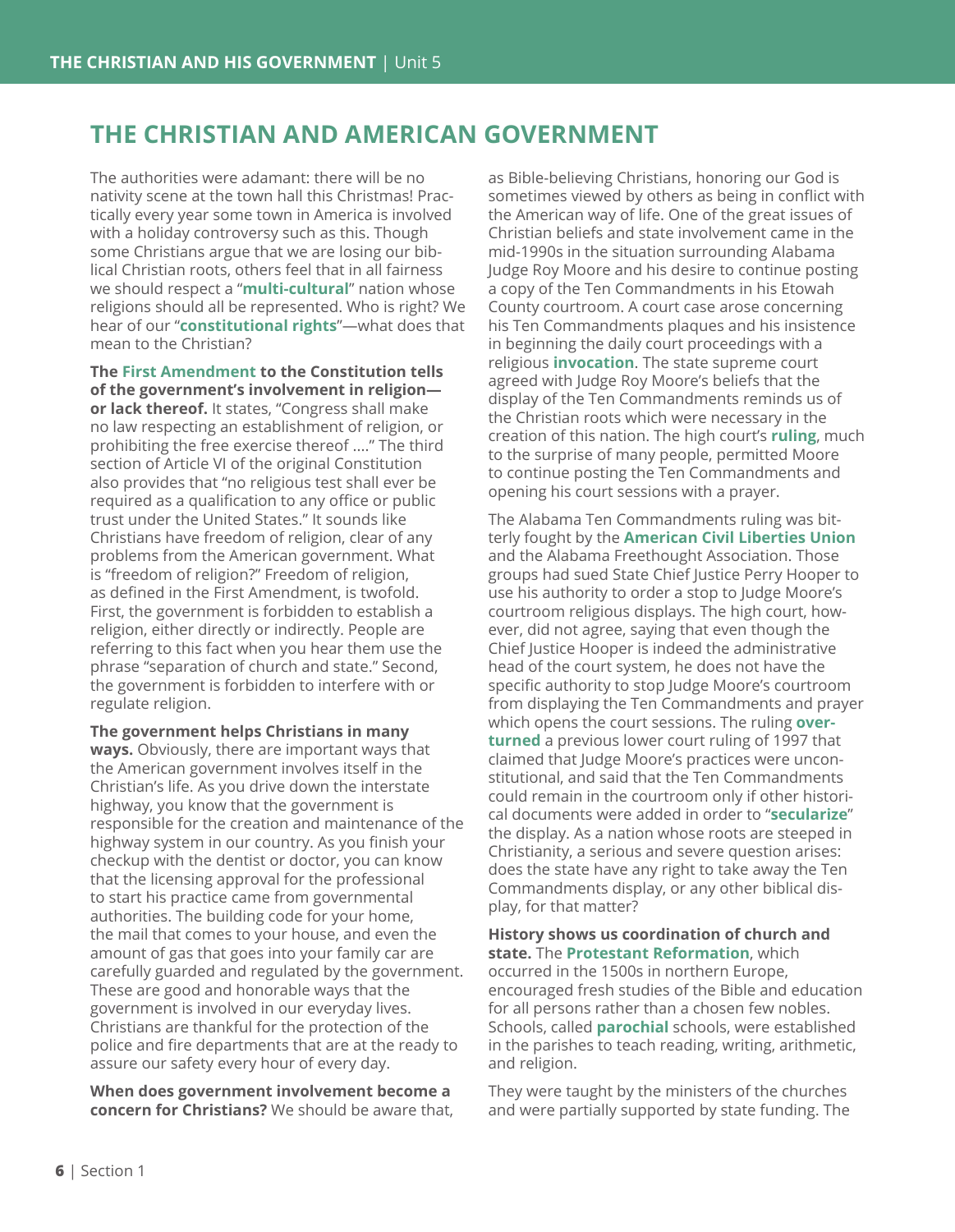practice of state and church working together to support schools was the beginning of public education. This practice was carried over into colonial America. The children of the colonies were widely scattered, so the only way to reach all the children was to create public schools and to pass laws requiring children to attend. Massachusetts passed the first compulsory attendance law in 1852, other states soon followed with similar action, and support for the schools was achieved through taxation. Gradually, governments passed laws regulating the studies to be taught, the length of the school term, the kinds of schoolhouses to be built, and other related matters. Through the years, the state assumed greater degrees of control over education in America, to the extent of distorting some original purposes of democratic education.

### **The "establishment of religion" clause of the First Amendment came into question in 1947.**

The controversy concerned the use of public funds for pupil transportation in parochial schools. By a five-to-four vote, the Supreme Court ruled such aid improper, as Judge Hugo Black asserted, "No tax in any amount, large or small, can be levied to support any religious activities or institutions, whatever they may be called, or whatever form they may adopt to teach or practice religion."

**Another Supreme Court ruling which further separated church and state occurred in 1962.** It had long been customary in many public schools to offer morning prayers or to read passages from the Bible. This practice was exercised on every possible basis, ranging from wholly voluntary action by individual teachers to a uniform requirement prescribed by state authorities. For years the Supreme Court avoided a direct decision on the constitutionality of these practices, but in 1962 action was taken after atheist Madelyn Murray O'Hare required her son Bill to refuse to be involved in the morning school prayer. After a volatile court case, the justices invalidated a school prayer requirement and any requirement in public schools of Bible reading or recitation of the Lord's Prayer, regrettably stating, "In the relationship between men and religion, the State is firmly committed to a position of neutrality." Although the "neutrality" rulings succeeded in banning public funds for



| Judge Hugo Black

parochial school use and banning prayer and Bible reading from public schools, Supreme Court rulings have generally remained **neutral**.

**So what Christian freedoms are allowed in this republic?** After all, we are not in a theocracy which would honor God as our leader. The controversy continues as the courts bow to "public **policy**" and the will of current **public opinion**. In effect, we have the freedom to worship in our church assemblies, but there is a question as to how far we can take our right to worship "outside of the church." There is constant attention paid to removing the name of God from our American currency. There have been people who would want to see "one nation under God" removed from the Pledge of Allegiance. Some other legislation which may open the door to freedoms in one area may be hurtful in another area. For example, legislation designed to curb obscenity and to protect the public from the harmful effects of lurid publications dealing with crime and bloodshed remains flexible in order to comply with "**contemporary** community standards." Unfortunately, such leniency as this has provided open doors to liberalized secular school systems adopting text materials which encourage a progressive breakdown of social morality, leaving students uncertain of distinctions between right and wrong. The balance seems unsteady at times, and the Christian must guard his freedoms of worship to God.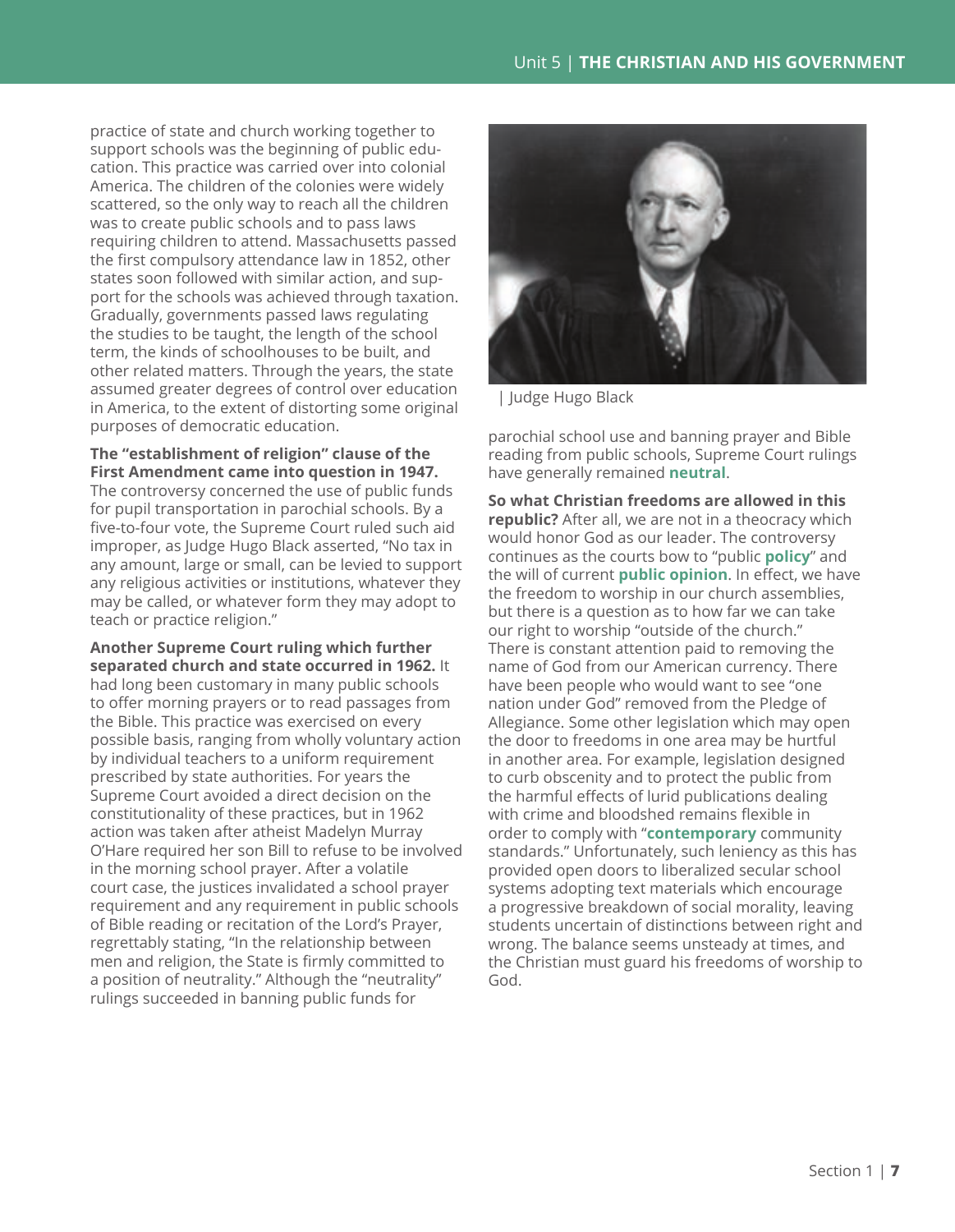**Complete the following activity by placing** *g* **for** *good* **or** *b* **for** *bad* **in the blank space.**

### **Government Involvement in the Lives of Citizens**

- **1.1 1.1 1.1 1.1 1.1 1.1 1.1 1.1 1.1 1.1 1.1 1.1 1.1 1.1 1.1 1.1 1.1 1.1 1.1 1.1 1.1 1.1 1.1 1.1 1.1 1.1 1.1 1.1 1.1 1.1 1.1 1.1 1.1 1.1 1.1 1.1 1.1** \_\_\_\_\_\_ c. no Native display on \_\_\_\_\_\_ d. Bibles not allowed in public property example and the school library \_\_\_\_\_\_ e. driver's license \_\_\_\_\_\_ f. highway maintenance \_\_\_\_\_\_ g. voluntary prayer not \_\_\_\_\_\_ h. remove Ten Commandments from allowed in public schools Judge Moore's courtroom **Match each word with its correct definition. 1.2** multi-cultural **1.3** \_\_\_\_\_\_\_\_\_\_\_\_\_ secularize 1.4 **and overturned a.** "Congress shall make no law respecting an establishment of religion, or prohibiting the free exercise thereof" **b.** a prayer; usually given at the opening of a meeting or event
	- **c.** having diverse human thinking, beliefs, and backgrounds within a society
	- **d.** freedoms and opportunities given to the citizens of the United States backed by the U.S. Constitution
	- **e.** to make more humanistic and take the religious aspect of something
	- **f.** reversed; changed the outcome

### **Match each word or date with its correct definition.**

**1.8** \_\_\_\_\_\_\_\_\_\_\_\_\_ 1500s

**1.5** \_\_\_\_\_\_\_\_\_\_\_\_\_ invocation

**1.6** \_\_\_\_\_\_\_\_\_\_\_\_\_ First Amendment

**1.7** \_\_\_\_\_\_\_\_\_\_\_\_\_ constitutional rights

- **1.9** \_\_\_\_\_\_\_\_\_\_\_\_\_ 1852
- **1.10** \_\_\_\_\_\_\_\_\_\_\_\_\_ parochial schools
- **1.11** \_\_\_\_\_\_\_\_\_\_\_\_\_ 1947
- **1.12** \_\_\_\_\_\_\_\_\_\_\_\_\_ 1962
- **a.** public aid for parochial schools unlawful
- **b.** invalidated school prayer requirement
- **c.** Protestant Reformation
- **d.** established in parishes
- **e.** compulsory attendance law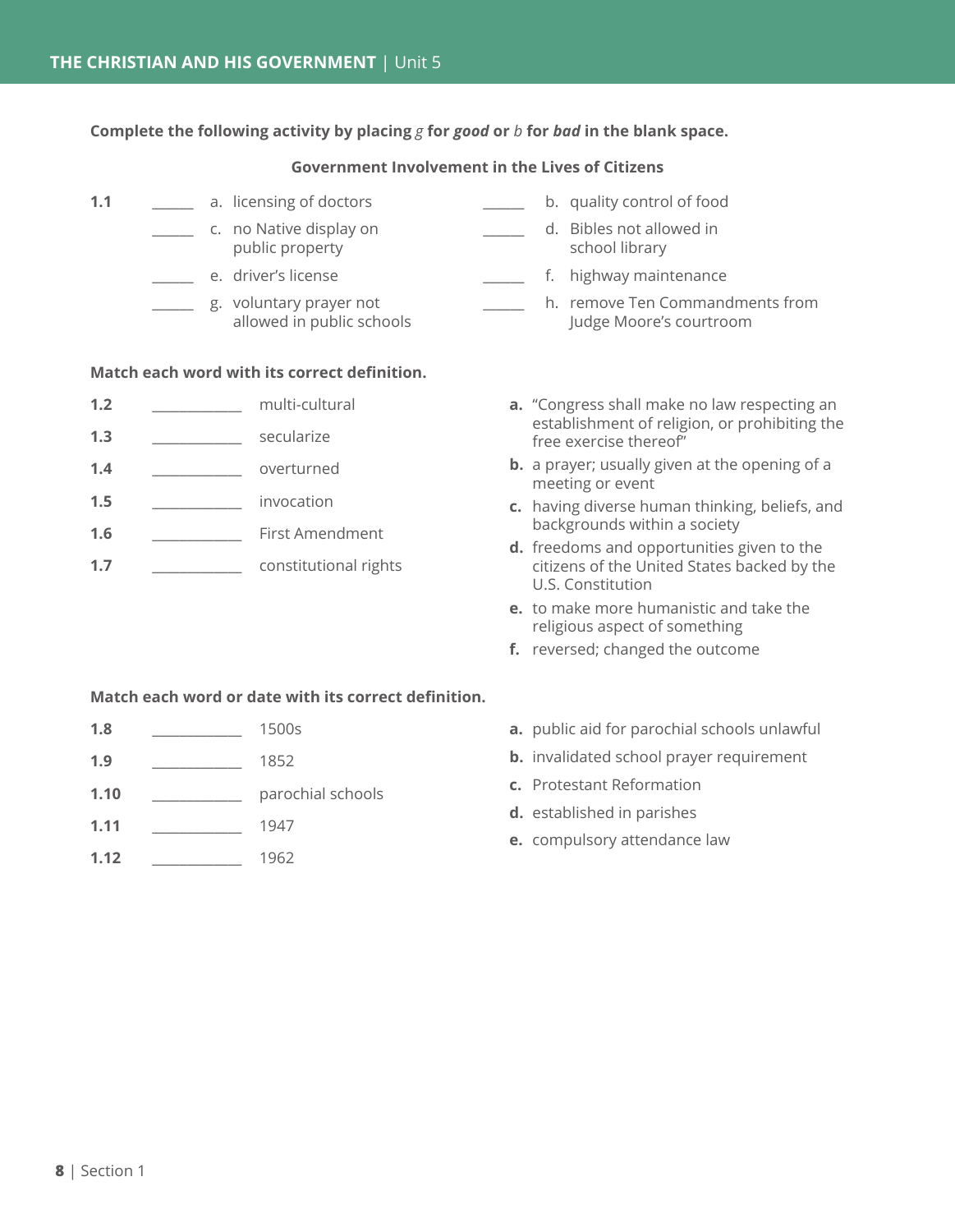### **Complete the following sentences.**

- **1.13** Everett Hale said, "I am only one, but I am one. I cannot do everything, but I can do something. What I can do, I should do and, with the help of God, \_\_\_\_\_\_\_\_\_\_\_\_\_\_\_\_\_\_\_\_\_\_\_\_\_\_
- **1.14** In the relationship between men and religion, the state is firmly committed to a position of
- **1.15** The Alabama Ten Commandments ruling was bitterly fought by the

\_\_\_\_\_\_\_\_\_\_\_\_\_\_\_\_\_\_\_\_\_\_\_\_\_\_\_\_\_\_\_\_\_\_\_\_ and the Alabama Freethought Association.

**1.16** Having diverse human thinking, beliefs, and backgrounds within a society is called being

### **Answer** *true* **or** *false***.**

- **1.17 1.17 An invocation is a prayer; usually given at the opening of a meeting or event.**
- **1.18** \_\_\_\_\_\_\_\_\_\_\_\_\_ The "school prayer issue" ruling of 1962 came about when atheist Madelyn Murray O'Hare instructed her son Bill to refuse to be involved in the morning school prayer.
- **1.19** \_\_\_\_\_\_\_\_\_\_\_\_\_ The Alabama state Supreme court allowed judge Roy Moore's display of the Sermon on the Mount.

### **Answer the following question.**

**1.20** Name the twofold understanding of freedom of religion.

\_\_\_\_\_\_\_\_\_\_\_\_\_\_\_\_\_\_\_\_\_\_\_\_\_\_\_\_\_\_\_\_\_\_\_\_\_\_\_\_\_\_\_\_ .

\_\_\_\_\_\_\_\_\_\_\_\_\_\_\_\_\_\_\_\_\_\_\_\_\_\_\_\_\_\_\_\_\_\_\_\_\_\_\_\_\_\_\_\_\_ .

- a. \_\_\_\_\_\_\_\_\_\_\_\_\_\_\_\_\_\_\_\_\_\_\_\_\_\_\_\_\_\_\_\_\_\_\_\_\_\_\_\_\_\_\_\_\_\_\_\_\_\_\_\_\_\_\_\_\_\_\_\_\_\_\_\_\_\_\_\_\_\_\_\_\_\_\_\_\_\_\_\_\_\_\_\_\_\_\_\_\_\_\_\_\_\_\_\_\_\_  $\_$  ,  $\_$  ,  $\_$  ,  $\_$  ,  $\_$  ,  $\_$  ,  $\_$  ,  $\_$  ,  $\_$  ,  $\_$  ,  $\_$  ,  $\_$  ,  $\_$  ,  $\_$  ,  $\_$  ,  $\_$  ,  $\_$  ,  $\_$  ,  $\_$  ,  $\_$  ,  $\_$  ,  $\_$  ,  $\_$  ,  $\_$  ,  $\_$  ,  $\_$  ,  $\_$  ,  $\_$  ,  $\_$  ,  $\_$  ,  $\_$  ,  $\_$  ,  $\_$  ,  $\_$  ,  $\_$  ,  $\_$  ,  $\_$  ,
- b. \_\_\_\_\_\_\_\_\_\_\_\_\_\_\_\_\_\_\_\_\_\_\_\_\_\_\_\_\_\_\_\_\_\_\_\_\_\_\_\_\_\_\_\_\_\_\_\_\_\_\_\_\_\_\_\_\_\_\_\_\_\_\_\_\_\_\_\_\_\_\_\_\_\_\_\_\_\_\_\_\_\_\_\_\_\_\_\_\_\_\_\_\_\_\_\_\_\_  $\_$  ,  $\_$  ,  $\_$  ,  $\_$  ,  $\_$  ,  $\_$  ,  $\_$  ,  $\_$  ,  $\_$  ,  $\_$  ,  $\_$  ,  $\_$  ,  $\_$  ,  $\_$  ,  $\_$  ,  $\_$  ,  $\_$  ,  $\_$  ,  $\_$  ,  $\_$  ,  $\_$  ,  $\_$  ,  $\_$  ,  $\_$  ,  $\_$  ,  $\_$  ,  $\_$  ,  $\_$  ,  $\_$  ,  $\_$  ,  $\_$  ,  $\_$  ,  $\_$  ,  $\_$  ,  $\_$  ,  $\_$  ,  $\_$  ,